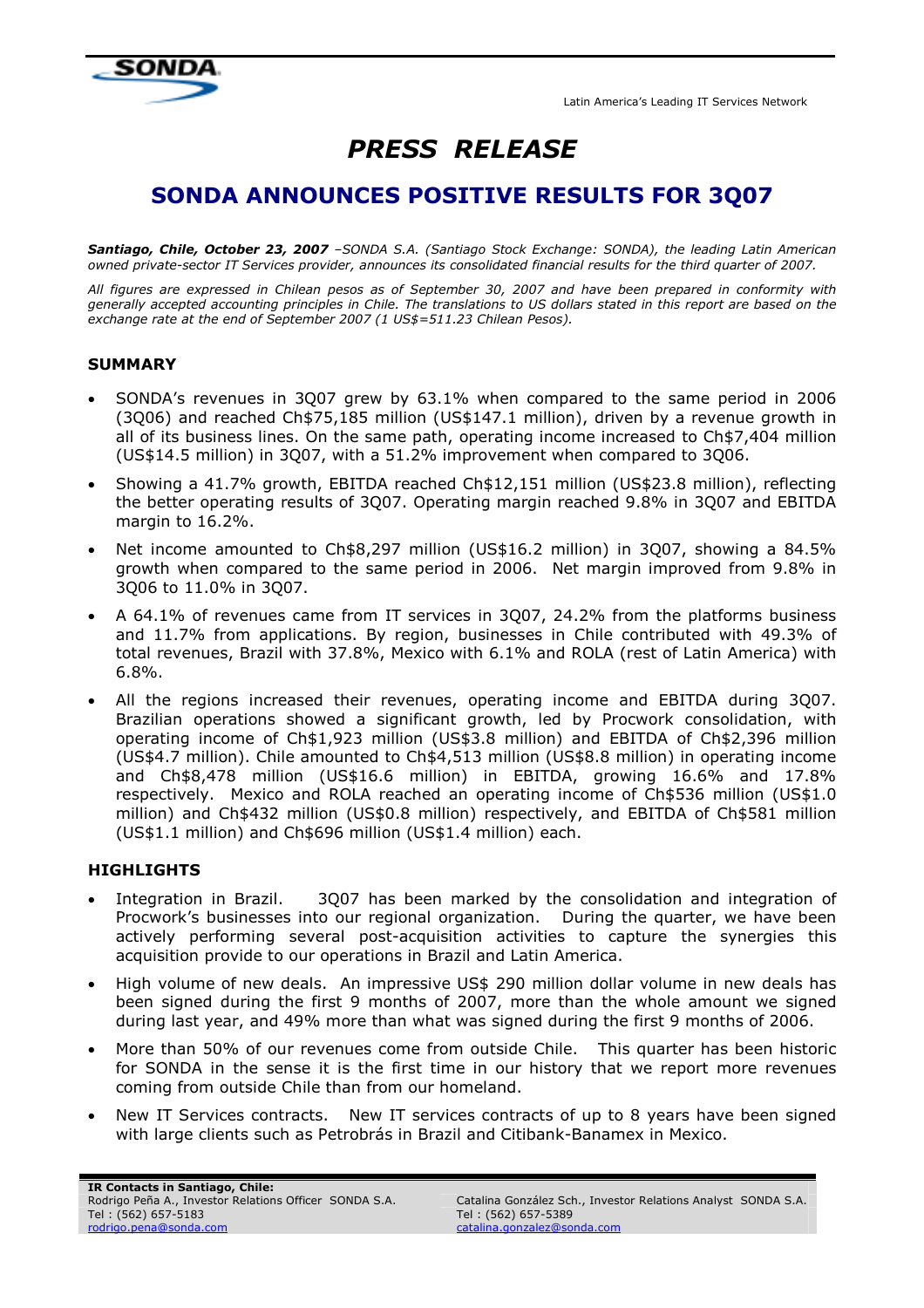

Latin America's Leading IT Services Network

## I. CONSOLIDATED RESULTS

| SONDA CONSOLIDATED STATEMENTS OF INCOME               |               |                    |           |                    |                    |               |           |               |
|-------------------------------------------------------|---------------|--------------------|-----------|--------------------|--------------------|---------------|-----------|---------------|
| In millions of constant Ch\$ as of September 30, 2007 |               |                    |           |                    |                    |               |           |               |
| <b>INCOME STATEMENT</b>                               | $Sep-06$      | <b>Sep-07</b>      | VAR.      | $\frac{0}{\alpha}$ | 3006               | 3007          | VAR.      | $\frac{0}{0}$ |
| <b>Sales</b>                                          | 145.317       | 181.243            | 35.926    | 24,7%              | 46.090             | 75.185        | 29.094    | 63,1%         |
| Cost of Sales                                         | $-115.400$    | -145.100           | $-29.700$ | 25,7%              | $-36.988$          | $-60.988$     | $-24.000$ | 64,9%         |
| <b>Gross Profit</b>                                   | 29.917        | 36.143             | 6.227     | 20,8%              | 9.102              | 14.197        | 5.095     | 56,0%         |
| <b>Operating Income</b>                               | 15.164        | 19.294             | 4.130     | 27,2%              | 4.898              | 7.404         | 2.506     | 51,2%         |
| <b>EBITDA</b>                                         | 24.955        | 32.377             | 7.422     | 29,7%              | 8.573              | 12.151        | 3.579     | 41,7%         |
| Non Operating Income                                  | 1.814         | 5.429              | 3.615     | 199,2%             | 991                | 3.484         | 2.493     | 251,6%        |
| <b>Net Income</b>                                     | 13.904        | 19.353             | 5.448     | 39,2%              | 4.498              | 8.297         | 3.800     | 84,5%         |
| <b>FINANCIAL RATIOS</b>                               | $\frac{O}{O}$ | $\frac{0}{\alpha}$ | VAR.      | $\frac{O}{O}$      | $\frac{0}{\alpha}$ | $\frac{0}{0}$ | VAR.      | $\frac{0}{0}$ |
| Gross Margin                                          | 20,6%         | 19,9%              | $-0.6%$   | $-3,1%$            | 19,7%              | 18,9%         | $-0.9%$   | $-4,4%$       |
| <b>Operating Margin</b>                               | 10,4%         | 10,6%              | 0,2%      | 2,0%               | 10,6%              | 9,8%          | $-0,8%$   | $-7,3%$       |
| <b>EBITDA Margin</b>                                  | 17,2%         | 17,9%              | 0,7%      | 4,0%               | 18,6%              | 16,2%         | -2,4%     | $-13,1%$      |
| Net Margin                                            | 9,6%          | 10,7%              | 1,1%      | 11,6%              | 9,8%               | 11,0%         | 1,3%      | 13,1%         |

## Revenues

The 63.1% growth in revenues in 3Q07 reflected a booming activity in all the business lines when compared to 3Q06. IT services business climbed from Ch\$27,287 million (US\$53.4 million) in 3Q06 to Ch\$48,177 million (US\$94.2 million) in 3Q07, reflecting a 76.6% growth. Platforms business scaled up to Ch\$18.205 million (US\$35.6 million) in 3Q07, with a rise of 22.5% with regard to 3Q06. Improving 123.6% in 3Q07, applications business amounted to Ch\$8,803 million (US\$17.2 million).

From a regional point of view, Chile and Brazil explained most of the rise in revenues in the third quarter of 2007, with a revenue growth of 21.3% and 334.1% respectively, generating totals of Ch\$37,066 million (US\$72.5 million) and Ch\$28,400 million (US\$55.6 million) each. Totaling Ch\$4.577 million (US\$9.0 million) in revenues in 3Q07, Mexico presented a 13.9% increase compared to 3Q06, led by growth in the platforms business (+Ch\$1,343 million, equivalent to US\$2.6 million). ROLA showed a 3.4% growth in its revenues during 3Q07, amounting to Ch\$5,142 million (US\$10.1 million) reflecting higher revenues in both the platforms and IT services businesses.

#### IT Services

Revenues from the IT services business rose from Ch\$27,287 million at 3Q06 (US\$53.4 million) to Ch\$48,177 million at 3Q07 (US\$94.2 million), representing an increase of 76.6%. This is the effect of increased revenues coming from professional services/systems integration (+Ch\$13,696 million, equivalent to US\$26.8 million) and from IT outsourcing services (+Ch\$8,565 million, equivalent to US\$16.8 million), being provided mainly in Chile and Brazil.

In Chile, IT services revenues reached Ch\$21,394 million (US\$41.8 million) at 3Q07, showing a 35.5% increase compared to 3Q06 basically due to new IT outsourcing contracts. With a growth of 266.7% in revenues, Brazil amounted to Ch\$22,041 million (US\$43.1 million) at 3Q07, explained basically by Procwork consolidation which added up Ch\$15,982 million (US\$31.3 million) in IT services revenues during 3Q07. A similar trend, although on a lower scale, was shown by ROLA, with a rise of 4.57% in revenues from IT services, to a total of Ch\$1,977 million (US\$3.9 million) at 3Q07. Finally, Mexico fall by 23.1% when compared to 3Q06, totaling Ch\$2,765 million (US\$5.4 million) in IT services revenues.

#### Applications

Revenues for this business line amounted to Ch\$8,803 million (US\$17.2 million) at 3Q07, reflecting a growth of 123.6% with regard to 3Q06, mainly explained by Procwork consolidation in Brazil, which meant Ch\$6,436 million (US\$12.6 million) of in additional revenues in 3Q07.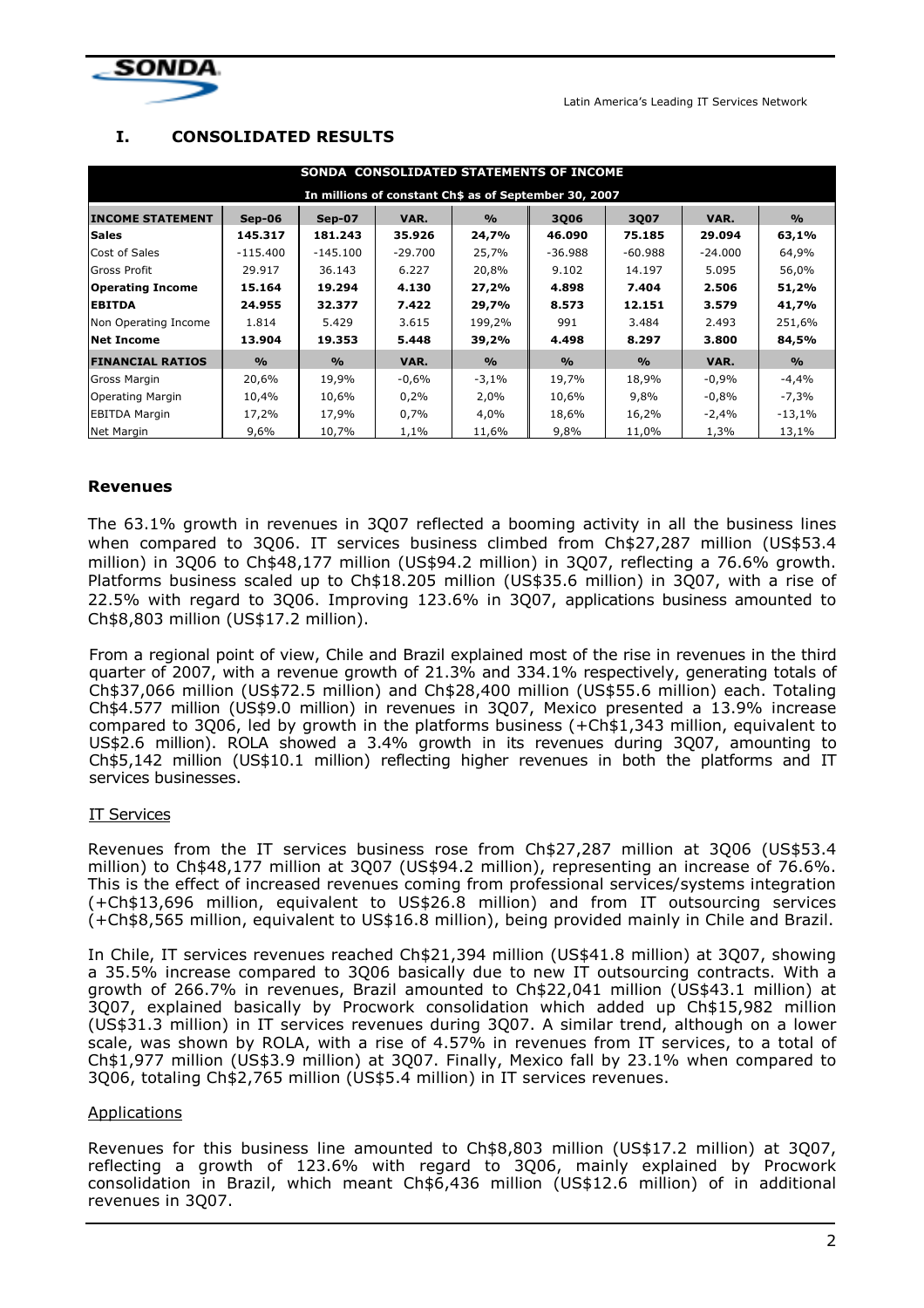

Platforms

With an increase of 22.5% when compared to 3Q06, platforms business revenues reached Ch\$18,205 million (US\$35.6 million), reflecting higher volume of platforms sales, especially in Chile and Mexico.

## Cost of Sales

Cost of sales increased by 64.9% in the third quarter of 2007, and totaled Ch\$60,988 million (US\$119.3 million). This increase is mainly due to the incorporation of Procwork labor costs, and to higher costs related to the increased level in platforms cost of sales.

## Administrative and Selling Expenses

Administrative and selling expenses reached Ch\$6,793 million (US\$13.3 million) at 3Q07, with an increase of 61.6% compared to 3Q06. These expenses represented 9.0% of revenues at 3Q07 (9.1% in 3Q06). The growth of these expenses during the last quarter is mostly explained by labor expenses brought by Procwork.

## Operating Income

Operating income at 3Q07 rose by 51.2% to Ch\$7,404 million (US\$14.5 million) with regard to 3Q06. As a percentage of revenues, the operating margin was 9.8% in 3Q07 (10.6% in 3Q06). Procwork contributed with Ch\$1,909 million (US\$3.7 million) of operating income in 3Q07.

#### EBITDA

As a result of greater levels in operating income and depreciation and amortization charges, EBITDA grew by 41.7% over 3Q06 and amounted to Ch\$12,151 million (US\$23.8 million) at 3Q07. Procwork contributed with Ch\$2,102 million (US\$4.1 million) of EBITDA during the third quarter of 2007.

#### Non-Operating Income

Non-operating income grew from Ch\$991 million (US\$1.9 million) at 3Q06 to Ch\$3,484 million (US\$6.8 million) at 3Q07, explained in part by the result of the Ch\$6,531 million (US\$12.8 million) of income before taxes generated by the divestiture of the subsidiary Officer last July, 2007 (net income of Ch\$4,722 million, equivalent to US\$9.2 million).

#### Net Income

Net income for the third quarter of 2007 amounted to Ch\$8,297 million (US\$16.2 million), with an increase of 84.5% with regard to 3Q06, as a result of the increase in both operating income and non operating income. Growth in net income generated a rise in net margin from 9.8% at 3Q06 to 11.0% at 3Q07.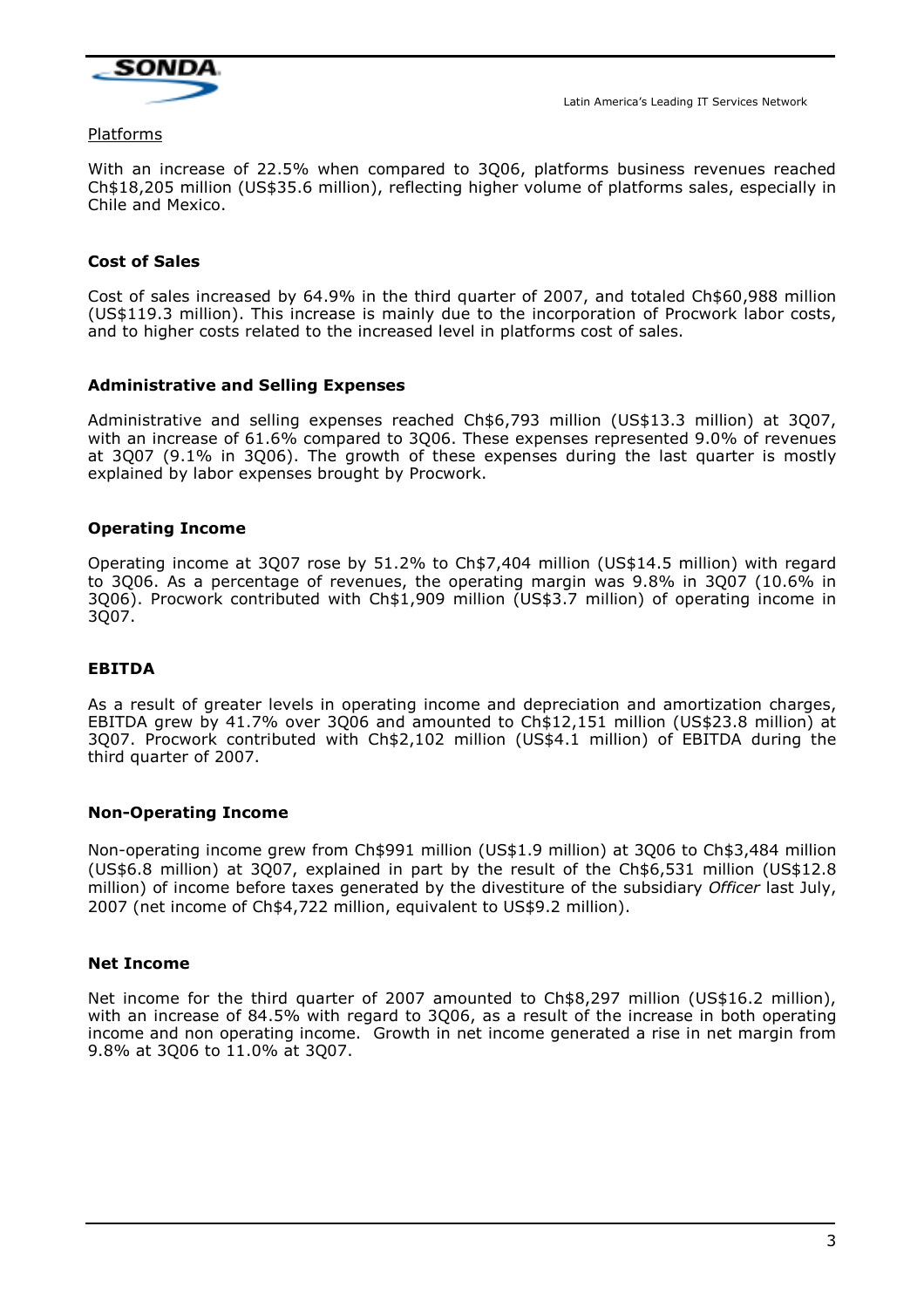

## II. FINANCIAL POSITION

#### Assets

Total assets grew by 69.1% when compared to 3Q06, to a total of Ch\$332,492 million (US\$650.4 million), distributed 48.6% in current assets, 17.1% in fixed assets and 34.3% in other long term assets. Increase in total assets is primarily the result of larger balances of cash and equivalents (including funds raised through the IPO), of trade accounts receivable, and a larger balance of other long term assets, including large scale projects and goodwill.

#### Current Assets

At 3Q07, current assets amounted to Ch\$161,605 million (US\$316.1 million), reflecting an 79.0% increase over 3Q06. This is explained by larger balances invested in time deposits, which reached Ch\$31,030 million (US\$60.7 million) in 3Q07, and by a greater amount of trade accounts receivables accumulating Ch\$57,236 million (US\$112.0 million, including US\$31.0 million added as a result of Procwork consolidation). At the end of 3Q07, cash and equivalents totaled Ch\$59,912 million (US\$117.2 million).

#### Fixed Assets

With a 17.9% growth, fixed assets reached Ch\$56,930 million (US\$111.4 million) at 3Q07, mainly as a result of investments made in technological equipment related to the project with the Administrador Financiero del Transantiago.

#### Other Assets

Other assets grew by 96.2% over 3Q06 to Ch\$113,957 million (US\$222.9 million) at the end of the third quarter of 2007. This was produced by increases in goodwill and other assets. Those accounts showed respective balances at 3Q07 of Ch\$68,277 million (US\$133.6 million), and Ch\$26,147 million (US\$51.1 million). The divestiture of Officer last July, 2007, explained the decrease in investment in related companies account from Ch\$5,903 million (US\$11.5 million) at 3Q06 to Ch\$1,873 million (US\$3.7 million) at 3Q07.

#### Liabilities

Liabilities increased by 5.2% at 3Q07, reaching Ch\$98,981 million (US\$193.6 million), reflecting the growth of accounts payable from Ch\$17,354 million (US\$33.9 million) at 3Q06 to Ch\$26,721 million (US\$52.3 million) at 3Q07, increase that included Ch\$3,683 million (US\$7.2 million) added through Procwork consolidation. Also affecting the current liabilities rise, provisions scaled up to Ch\$11,123 million (US\$21.8 million) with a 78.6% growth with regard to 3Q06.

On the other hand, there was a long-term liabilities decrease, specifically a financial debt reduction of Ch\$15,683 million (US\$30.7 million) when compared to 3Q06, mainly because of the payment of four quarterly installments on a peso denominated loan with banks Santander, BCI and Estado, of approximately US\$ 4.9 million each, and the payment of two semi-annual installments of approximately US\$6.2 million each, on the syndicated loan in UF with banks BCI, Estado and Security.

#### Shareholder's Equity

At the end of Sep'07, shareholders' equity amounted to Ch\$233,511 million (US\$456.8 million), a rise of 127.8% when compared to 3Q06, basically as a result of the Nov'06 IPO. It was also strengthened by net income obtained during the last 12 months and by a larger balance of capital price-level restatement reserve (Ch\$10,235 million, equivalent to US\$20.0 million). On the other hand, last April 2007, an amount of Ch\$6,332 million (US\$12.4 million) was distributed as dividends payment, with charge to net income of the 2006 period.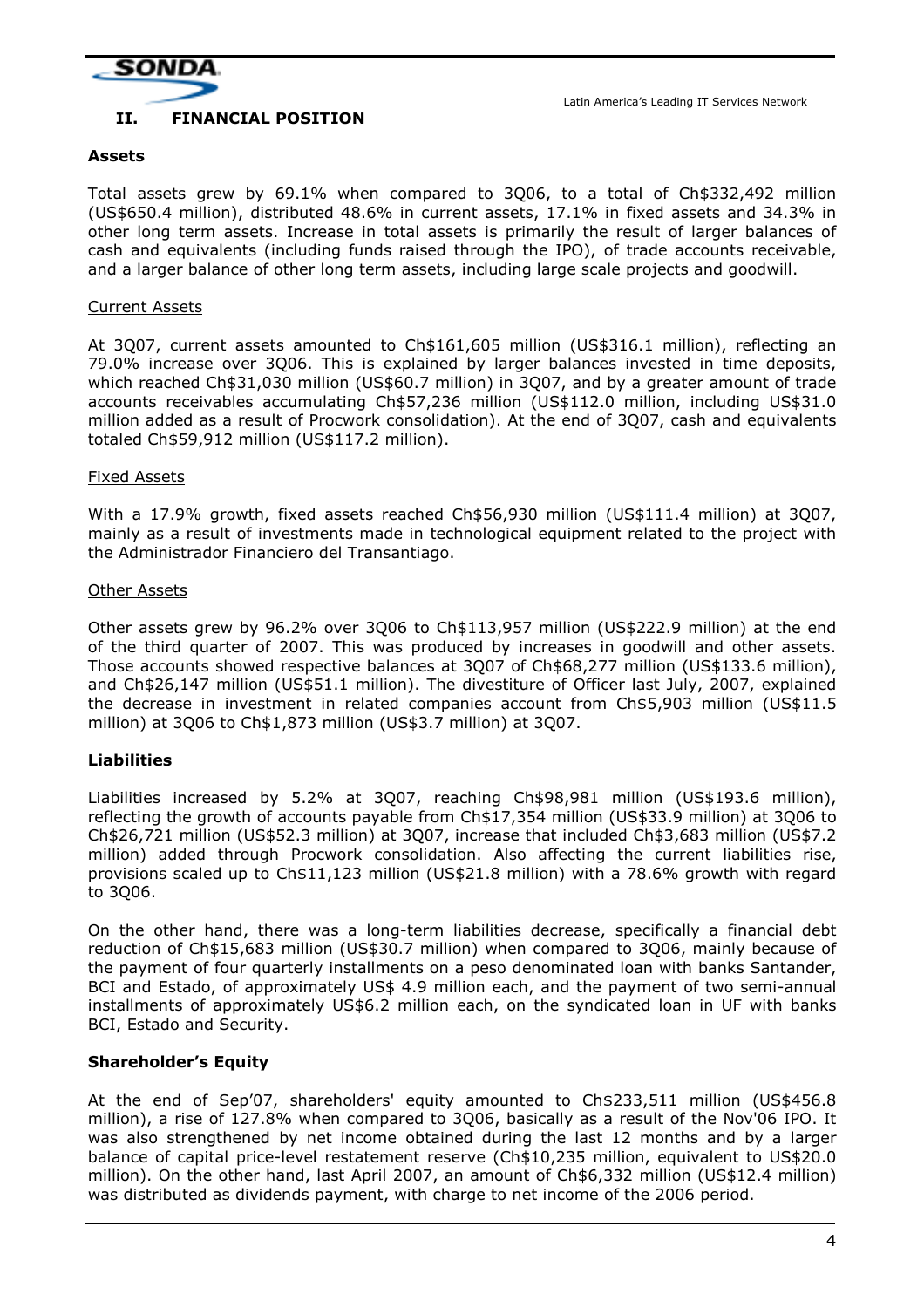

## III. REGIONAL RESULTS

#### CHILE

- $\triangleright$  Sales for 3007 amounted to \$37,066 million (US\$72.5 million), reflecting a 21.3% growth with regard to 3Q06. This fact is explained by the improvement in both IT services (+35.5%) and platforms (+11.9%) businesses, which totaled revenues for Ch\$21,394 million (US\$41.8 million) and Ch\$13,561 million (US\$26.5 million) each.
- Operating income scaled up to Ch\$4,513 million (US\$8.8 million), equivalent to a rise of 16.6%, explained by larger revenues. Operating margin reached 12.2% at 3Q07, in a similar level to that shown in 3Q06.
- EBITDA for operations in Chile rose 17.9% when compared to 3Q06, totaling \$8,478 million (US\$16.6 million) and reaching an EBITDA margin of 22.9% at 3Q07.

#### BRAZIL

- With an impressive 334.1% growth with regard to 3Q06, revenues in Brazil reached Ch\$28,400 million (US\$55.6 million). Procwork's new businesses contributed with Ch\$15,982 million (US\$31.3 million) in IT services revenues and with Ch\$6,436 million (US\$12.6 million) in applications revenues.
- $\triangleright$  Strong increase in both operating income (+2260.8%) and EBITDA (+930.9%), reaching Ch\$1,923 million (US\$3.8 million) and Ch\$2,396 million (US\$4.7 million) each at 3Q07.
- $\geq$  Operating margin improved from 1.2% at 3006 to 6.8% at 3007. EBITDA margin showed a similar trend rising from 3.6% at 3Q06 to 8.4% at 3Q07.

#### MEXICO

- $\triangleright$  Revenues reached Ch\$4,577 million (US\$9.0 million) at 3007, with a 13.9% rise over 3Q06, mainly driven by a greater level of platform sales (+Ch\$1,343 million equivalent to US\$2.6 million).
- $\geq$  Increase in sales was coupled with improved operating income and a larger EBITDA for 3Q07 of \$536 million (US\$1.0 million) and \$581 million (US\$1.1 million), respectively.
- $\triangleright$  Operating margin showed a drop to 11.7% at 3Q07 (12.5% at 3Q06), reflecting higher costs associated to larger platform revenues. EBITDA margin reached 12.7% at 3Q07, similar to 3Q06.

#### ROLA

- > Sales in ROLA rose by 3.4%, amounting to \$5,142 million (US\$10.1 million), explained primarily by improved platform revenues in Costa Rica and Uruguay and by larger IT services revenues in Colombia (professional services and systems integration projects).
- Operating income totaled Ch\$432 million (US\$0.8 million) at 3Q07, with a 2.1% fall when compared to 3Q06. The operating margin dropped from 8.9% in 3Q06 to 8.4% in 3Q07, mainly as a result of lower operating margins in Argentina and Perú.
- $\triangleright$  On the other hand, EBITDA grew a 10.7% and reached Ch\$696 million (US\$1.4 million) in 3Q07, favored by improvements in Costa Rica, Colombia and Uruguay. This fact led to an EBITDA margin increasing from a 12.6% in 3Q06 to 13.5% in 3Q07.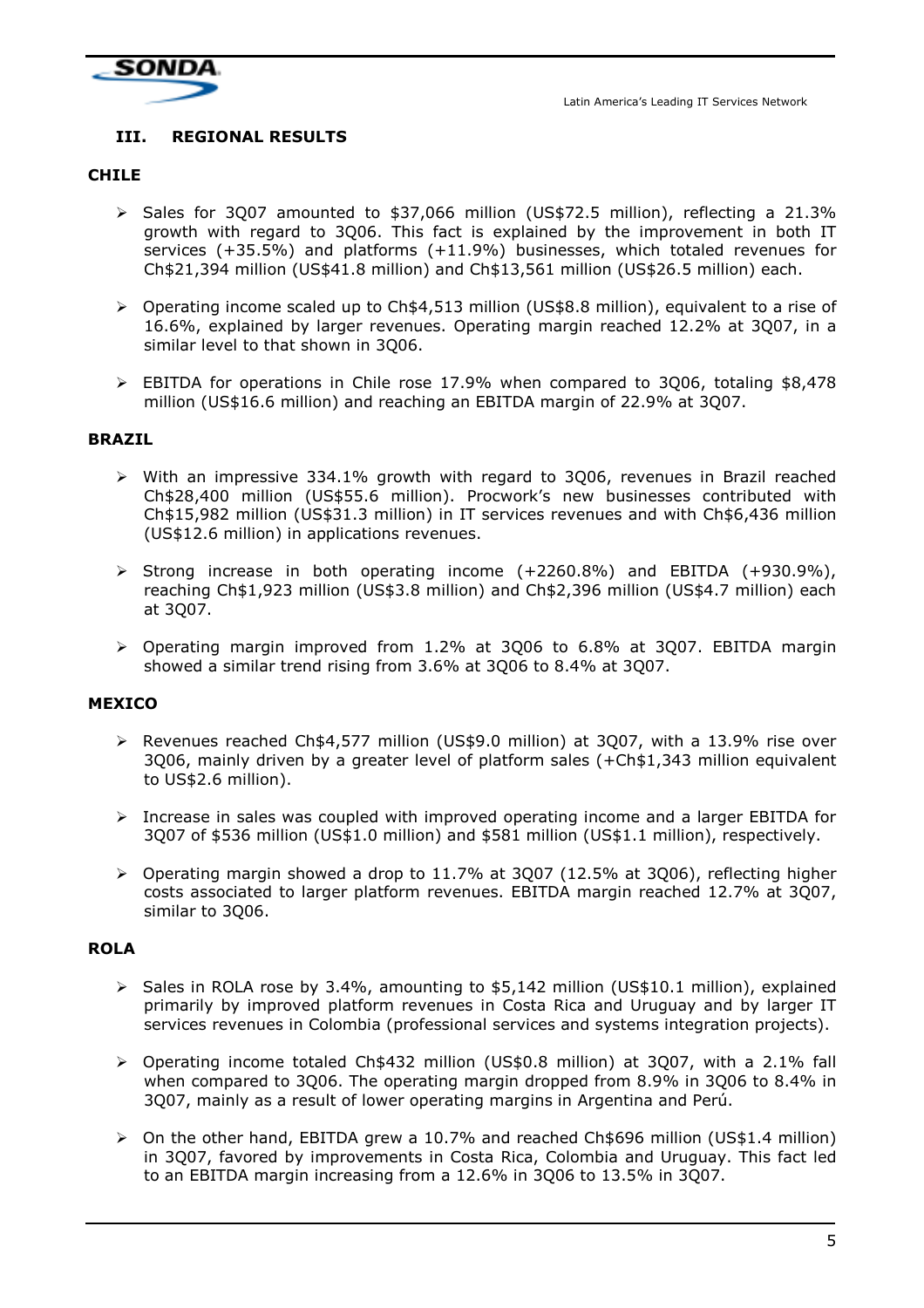

## Exhibit 1. FINANCIAL STATEMENTS

| SONDA CONSOLIDATED BALANCE SHEET<br>In millions of constant Ch\$ as of September 30, 2007 |          |         |           |               |  |  |  |  |
|-------------------------------------------------------------------------------------------|----------|---------|-----------|---------------|--|--|--|--|
|                                                                                           | $Sep-06$ | Sep-07  | Var.      | $\frac{9}{0}$ |  |  |  |  |
| <b>Assets</b>                                                                             | 196.617  | 332.492 | 135.874   | 69,1%         |  |  |  |  |
| <b>Current Assets</b>                                                                     | 90.273   | 161.605 | 71.332    | 79,0%         |  |  |  |  |
| Cash and Equivalents                                                                      | 28.919   | 59.912  | 30.993    | 107,2%        |  |  |  |  |
| <b>Accounts Receivables</b>                                                               | 43.008   | 75.842  | 32.834    | 76,3%         |  |  |  |  |
| <i>Inventories</i>                                                                        | 8.253    | 9.219   | 965       | 11,7%         |  |  |  |  |
| <b>Other Current Assets</b>                                                               | 10.093   | 16.633  | 6.540     | 64,8%         |  |  |  |  |
| Property, Plant and Equipment                                                             | 48.270   | 56.930  | 8.660     | 17,9%         |  |  |  |  |
| Investment in Other Companies                                                             | 5.903    | 1.873   | $-4.031$  | $-68,3%$      |  |  |  |  |
| Other Assets                                                                              | 52.171   | 112.084 | 59.913    | 114,8%        |  |  |  |  |
| <b>Liabilities</b>                                                                        | 94.089   | 98.981  | 4.892     | 5,2%          |  |  |  |  |
| <b>Current Liabilities</b>                                                                | 49.664   | 67.845  | 18.181    | 36,6%         |  |  |  |  |
| <b>Short-Term Financial Debt</b>                                                          | 16.738   | 19.045  | 2.307     | 13,8%         |  |  |  |  |
| <b>Other Current Liabilities</b>                                                          | 32.926   | 48.800  | 15.874    | 48,2%         |  |  |  |  |
| Long-Term Financial Debt                                                                  | 38.431   | 22.748  | $-15.683$ | $-40,8%$      |  |  |  |  |
| <b>Other Current Liabilities</b>                                                          | 3.120    | 5.073   | 1.953     | 62,6%         |  |  |  |  |
| Minority Interest                                                                         | 2.874    | 3.315   | 441       | 15,3%         |  |  |  |  |
| <b>Total Shareholder's Equity</b>                                                         | 102.529  | 233.511 | 130.982   | 127,8%        |  |  |  |  |
| <b>Total Liabilities and Shareholder's Equity</b>                                         | 196.617  | 332.492 | 135.874   | 69,1%         |  |  |  |  |

#### SONDA CONSOLIDATED INCOME STATEMENT In millions of constant Ch\$ as of September 30, 2007

|                                           | $Sep-06$   | Sep-07     | Var %      | <b>3Q06</b> | 3Q07      | Var %     |
|-------------------------------------------|------------|------------|------------|-------------|-----------|-----------|
| <b>Sales</b>                              | 145.317    | 181.243    | 24,7%      | 46.090      | 75.184    | 63,1%     |
| Cost of Sales                             | $-115.400$ | $-145.100$ | 25,7%      | $-36.988$   | $-60.987$ | 64,9%     |
| Gross Profit                              | 29.916     | 36.143     | 20,8%      | 9.102       | 14.197    | 56,0%     |
| Administrative and Selling Expenses       | $-14.752$  | $-16.849$  | 14,2%      | $-4.205$    | $-6.796$  | 61,6%     |
| Operating Income                          | 15.164     | 19.294     | 27,2%      | 4.897       | 7.401     | 51,1%     |
| Depreciation and Amortization             | 9.791      | 13.083     | 33,6%      | 3.676       | 4.750     | 29,2%     |
| <b>EBITDA</b>                             | 24.955     | 32.377     | 29,7%      | 8.573       | 12.151    | 41,7%     |
| Financial Income (Expense), Net           | 29         | 2.594      | 8692,7%    | 65          | 175       | 170,4%    |
| <b>Financial Income</b>                   | 3.174      | 5.216      | 64,3%      | 1.039       | 1.124     | 8,2%      |
| <b>Financial Expense</b>                  | $-3.145$   | $-2.622$   | $-16,6%$   | -974        | -949      | $-2,6%$   |
| Price-level Restatement                   | 199        | $-3.329$   | $-1768.8%$ | 166         | $-1.069$  | -743,7%   |
| Foreign Exchange Difference               | 569        | $-340$     | $-159,7%$  | 239         | $-115$    | $-148,1%$ |
| Other Non-Operating Incomes               | 1.016      | 6.504      | 540,0%     | 521         | 4.493     | 762,2%    |
| Non Operating Income                      | 1.814      | 5.429      | 199,2%     | 991         | 3.484     | 251,6%    |
| Income before Taxes, Interest an Amortiz. | 16.978     | 24.723     | 45,6%      | 5.886       | 10.886    | 84,9%     |
| <b>Income Taxes</b>                       | $-3.352$   | $-4.751$   | 41,7%      | $-1.139$    | $-2.404$  | 111,1%    |
| Minority Interest                         | $-570$     | $-654$     | 14,9%      | $-257$      | -196      | -23,5%    |
| Amortization of Negative Goodwill         | 848        | 36         | $-95,8%$   | 7           | 12        | 78,6%     |
| <b>Net Income</b>                         | 13.904     | 19.353     | 39,2%      | 4.498       | 8.297     | 84,5%     |